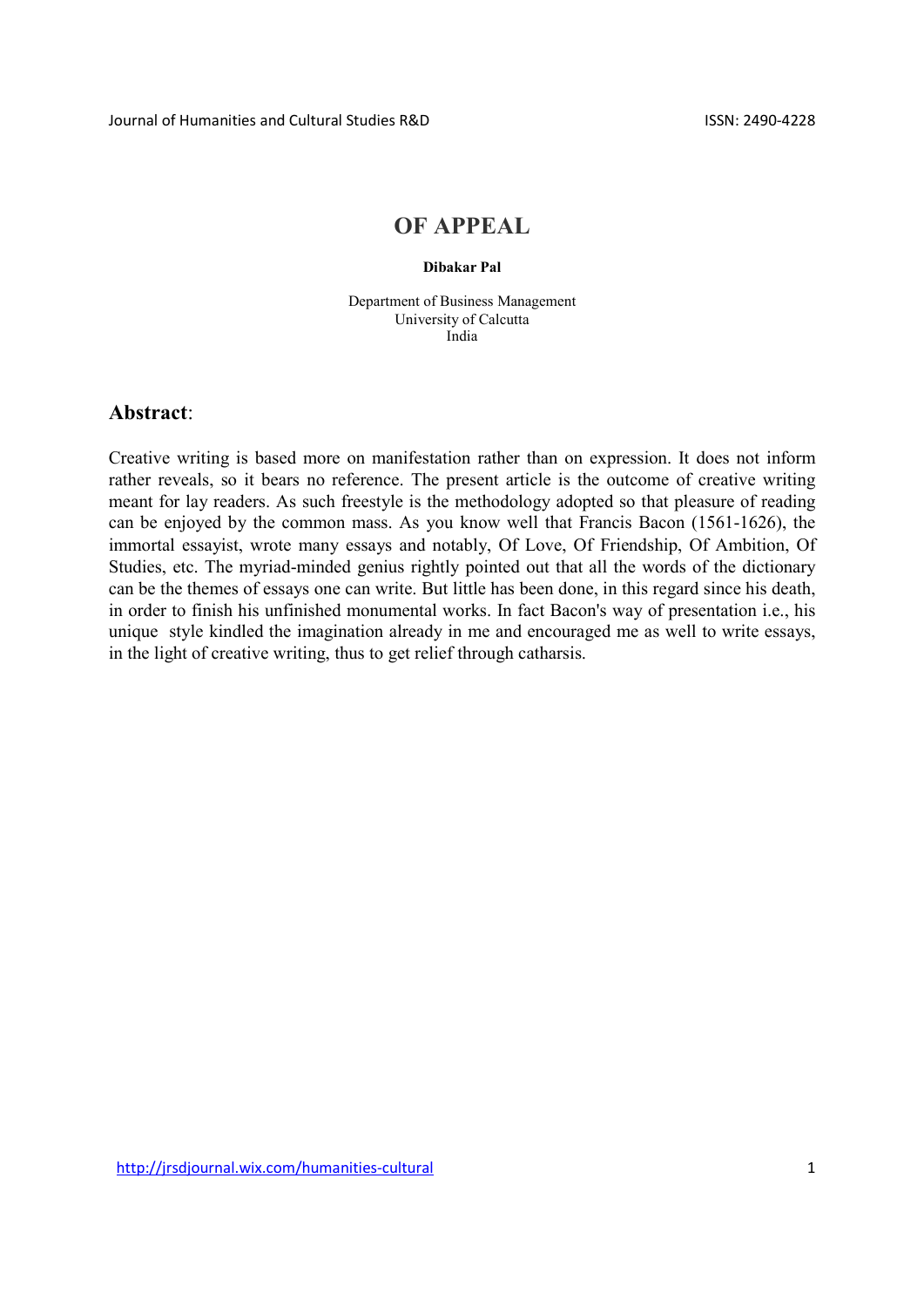The appeal is a deeply felt, usually urgent, request. It manifests complete surrender. Here emotion guides a man rather than intellect. The man is basically proud. He likes not to pray. He is so confident and the worshipper of independence. None wants to live on the mercy of others. There are two types of persons. One likes to torture; the other likes to be tortured. They are master and slave. The slave always appeals to the master. A master likes oiling. He satisfies his egoistic attitude through sycophancy. A judicious brain seldom boasts. For he knows pride goes before a fall. So a fool becomes proud seldom a wise. In the court a person argues till his argument is based on logic. If logic fails then a judicious brain appeals and sometimes conquers the head and heart of the judge through politeness. But a dull headed person shows anger to the judiciary system and be deprived of kind consideration. The man is not supreme authority. His Fate is beyond his control. So a person becomes the prey of misfortune infinite times during his entire lifespan. As such, for the sake of his mere existence, he is bound to appeal each and every step from cradle to grave. So human life may be called an episode of appeals or series of appeals. The appeal is an art. All cannot approach properly. This needs style. This style differs from person to person. To acquire this style it needs much practice untiringly and sincerely. The practice of such traits offers a character its uniqueness. These characteristics are responsible for building up personality that determines the individual difference. All appeals may not be successful. It depends on its feasibility. Feasibility depends on approach and attitude. Besides these, complexion, age, status, environment, mood of the master, etc. are its controlling factors.Nationalist leaders appeal for calm during the communal riot. An organization appeals to the government for financial support. A philanthropist appeals on behalf of the famine victims. The police appeal to the crowd not to panic. It is an earnest request for help or sympathy. Mother appeals to the doctor for early recovery of her ailing child. The appeal is to be attractive or interesting. An appeal may not have an equal impact to everybody. A beggar begs alms. Only a kindhearted or religious minded person gives alms. Such a person considers that it is his social responsibility to help the downtrodden people. But a shrewd miser does not donate rather he tries to investigate the justification of begging of the concerned beggar. He tries to raise voice against this unique profession that titillates the sentiment of the public to achieve its commercial success.Idea appeals and thereby convinces someone. All paintings do no have universal appeal, but an ideal appeal has. Any new fashion appeals to the emotional youths first and gets an immediate response. It persuades somebody to do something by suggesting that if they want to be good, just, reasonable, etc they must act in a particular way. It appeals to somebody's sense of justice. If someone wants people to return to the negotiating table, he has to appeal to their better natures, not annoy them further. It is to ask somebody in authority to make a decision, or to change one made by somebody less senior than them. A captain appeals to the umpire for decision. Without appeal, an umpire seldom declares that the batsman is out. The benefit of

http://jrsdjournal.wix.com/humanities-cultural 2